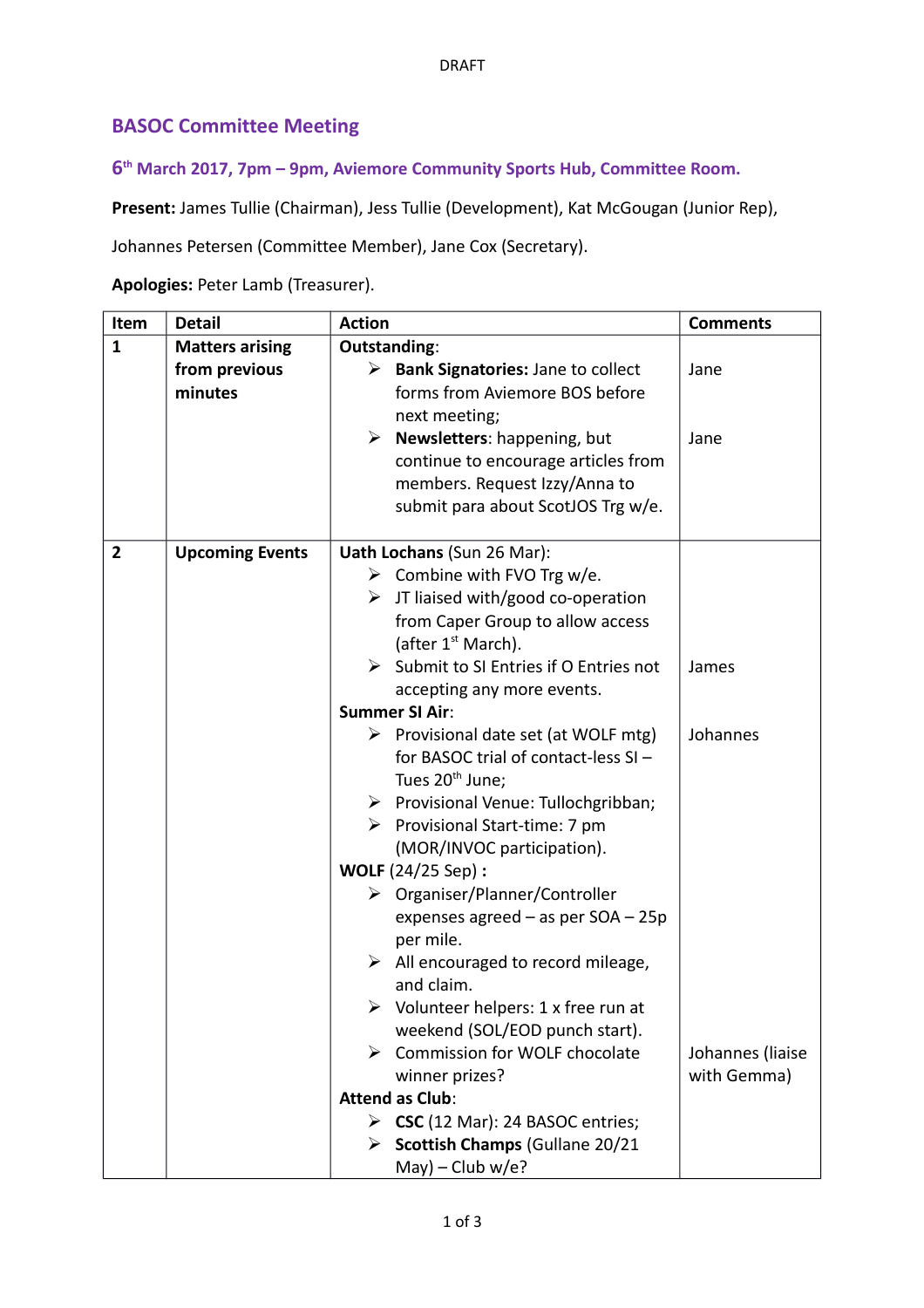| Item  | <b>Detail</b>            | <b>Action</b>                                                                           | <b>Comments</b>  |
|-------|--------------------------|-----------------------------------------------------------------------------------------|------------------|
| 2 ctd | <b>Upcoming Events</b>   | Scottish Champs (ctd): Enquire re                                                       | James/Jess       |
|       | (ctd)                    | Club members interest; Jess will co-                                                    |                  |
|       |                          | ord relay teams.                                                                        |                  |
|       |                          | $\triangleright$ JST (Perth 25 June): Encourage                                         | Kat              |
|       |                          | Juniors to enter; Kat will get names.                                                   |                  |
|       |                          | $\triangleright$ Scottish Schools Orienteering                                          |                  |
|       |                          | Festival (Lanark Race Course, Friday                                                    |                  |
|       |                          | 2 <sup>nd</sup> June): liaise with GGS PE Dept                                          | Jess/Kat         |
|       |                          | and encourage team entry (to                                                            |                  |
|       |                          | include BASOC Jnrs). Subsidies - see                                                    |                  |
|       |                          | Item 5.                                                                                 |                  |
| 3     | <b>Dropbox</b>           | $\triangleright$ Possibility of BASOC Members                                           | James to speak   |
|       |                          | having access to some Dropbox files                                                     | to Paul Frost    |
|       |                          | (no edit facility) i.e. map files;                                                      |                  |
|       |                          | > Access via 'Members' Section' on                                                      |                  |
|       |                          | <b>BASOC</b> website.                                                                   |                  |
| 4     | <b>Jess Development</b>  | <b>Newcomer Sessions:</b>                                                               |                  |
|       | <b>Work: Newcomers</b>   | > 3 x Newcomer sessions, $25^{th}$ Apr, $2^{nd}$<br>& 9 <sup>th</sup> May, Kincraig;    |                  |
|       | & Schools' League.       |                                                                                         |                  |
|       |                          | $\triangleright$ Charges: £10 per person for block of<br>3 (includes BASOC Membership); | Peter (for info) |
|       |                          | <b>Schools' League:</b>                                                                 |                  |
|       |                          | $\triangleright$ Plan: see attached doc;                                                |                  |
|       |                          | $\triangleright$ 3 x sessions: Boat of Garten,                                          |                  |
|       |                          | Carrbridge, Kincraig;                                                                   |                  |
|       |                          | $\triangleright$ Charges: BOF Members £3/£2, non-                                       | Peter (for info) |
|       |                          | BOF £4/£3 - no membership                                                               |                  |
|       |                          | included.                                                                               |                  |
|       |                          | <b>Promotion:</b>                                                                       |                  |
|       |                          | Produce 2 leaflets & posters to                                                         | Jess             |
|       |                          | promote Newcomer/Schools                                                                |                  |
|       |                          | League/BASOC events.                                                                    |                  |
| 5     | <b>Junior Rep Update</b> | <b>Junior Incentive (Badge) Scheme:</b>                                                 |                  |
|       | (incl junior             | $\triangleright$ Details on SOA website;                                                |                  |
|       | subsidies)               | $\triangleright$ Trial this year (Newcomers) – onus                                     | Jess/Kat         |
|       |                          | on participant (parent/carer) to                                                        |                  |
|       |                          | keep record/sig sheet updated.                                                          |                  |
|       |                          | <b>Agreed Subsidies:</b>                                                                | Peter (for info) |
|       |                          | $\triangleright$ JST: Club representation, entry &                                      |                  |
|       |                          | travel: 100%;                                                                           |                  |
|       |                          | Jnr Inter-Areas, Jnr Inter-Regionals,<br>➤                                              |                  |
|       |                          | Jnr Home Internationals: 50% (max                                                       |                  |
|       |                          | £50);                                                                                   |                  |
|       |                          | Example 2 Nelay entries (senior & junior):                                              |                  |
|       |                          | 100%;                                                                                   |                  |
|       |                          |                                                                                         |                  |